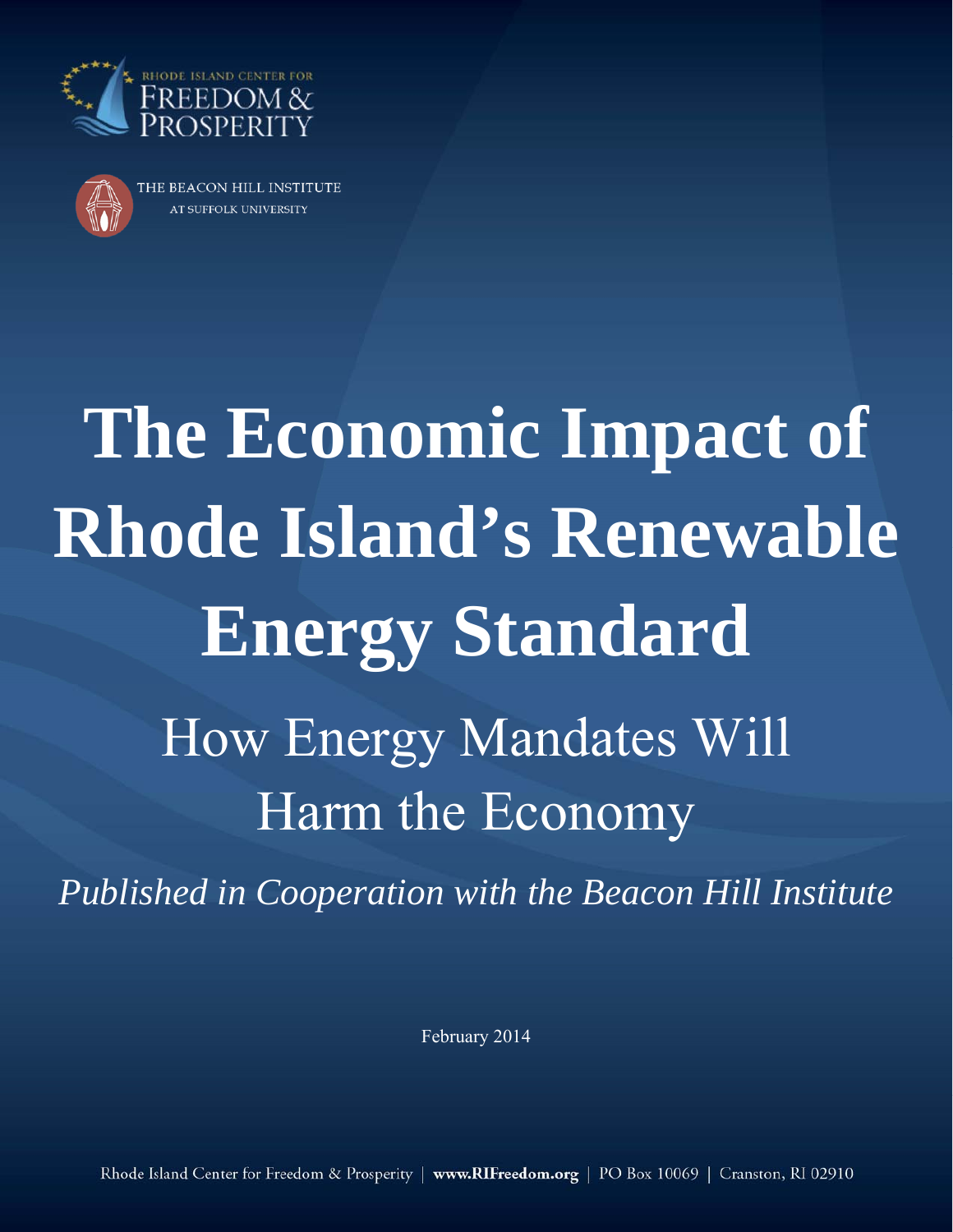

# Executive Summary

In 2004, the State of Rhode Island enacted Renewable Energy Standards (RES) through legislation known as the Clean Energy Act. Many of the assumptions used to justify the Act turned out to be largely inaccurate, and implementation of its mandates will exact more costs to the Rhode Island economy, with only limited benefits, if any.

This study estimates the economic impact of maintaining RES mandates over the next six years in the Ocean State. Rhode Island's energy prices are already among the highest in the nation, and the state's poorly rated business climate hardly needs another factor to exacerbate it.<sup>1</sup>

The major findings of this study show:

- The current energy mandates will raise the cost of electricity by almost \$150 million for the state's consumers through 2020.
- RI's electricity prices will unnecessarily rise by an additional 1.85% by 2020.

These increased energy prices will hurt Rhode Island's residents and businesses and, consequently, inflict harm on the state's economy. In 2020, the RES is expected to:

- Increase unemployment in an already-weak jobs market.
- Reduce real disposable income for families.
- Decrease private investment in the state.
- Increase the overall energy costs of households, businesses, and industries.

Rhode Island is not alone. Nationally, government mandates that require electric utilities companies to use wind and solar power instead of more-affordable hydrocarbons have left ratepayers with sticker shock in state after state, according to a recent Centennial Institute study.<sup>2</sup> Average electric rates are  $21\%$ higher in the 30 states with mandates than in the 20 states without them, according to expert Kelly Sloan.

## Faulty Assumptions

In 2004, at the height of the manmade global warming campaign, a number of assumptions were broadly promoted as reasons for states, our nation, and other countries to enact and implement strict energy guidelines that would limit carbon dioxide emissions into the atmosphere. Nine years later, there are strong arguments to suggest that most of the assumptions that were used as a basis for the energy mandates imposed in Rhode Island were off the mark. The following are among the assumptions that are now openly in dispute:

- **Renewable energy would be more costefficient.** Renewable energy costs remain significantly higher than conventional sources, with few near-term expectations for change.<sup>3</sup>
- **Renewable energy would be abundantly plentiful.** The inconsistency of wind and solar sources creates significant periods of nonproduction, often requiring additional fossil-fuel plants to be built as "backup" systems.<sup>4</sup>
- **Fossil fuel sources would become scarce in the near future.** Technological advances, in procurement, transportation, and consumption, continue to expand available energy sources, especially for the United States, which is projected to enjoy an extended, energy-selfsufficient period as the lead producer of oil.<sup>5</sup>
- **Fossil fuels would become increasingly expensive.** Coal and natural gas continue to be the least expensive sources of electricity and will continue to be the most cost-efficient sources in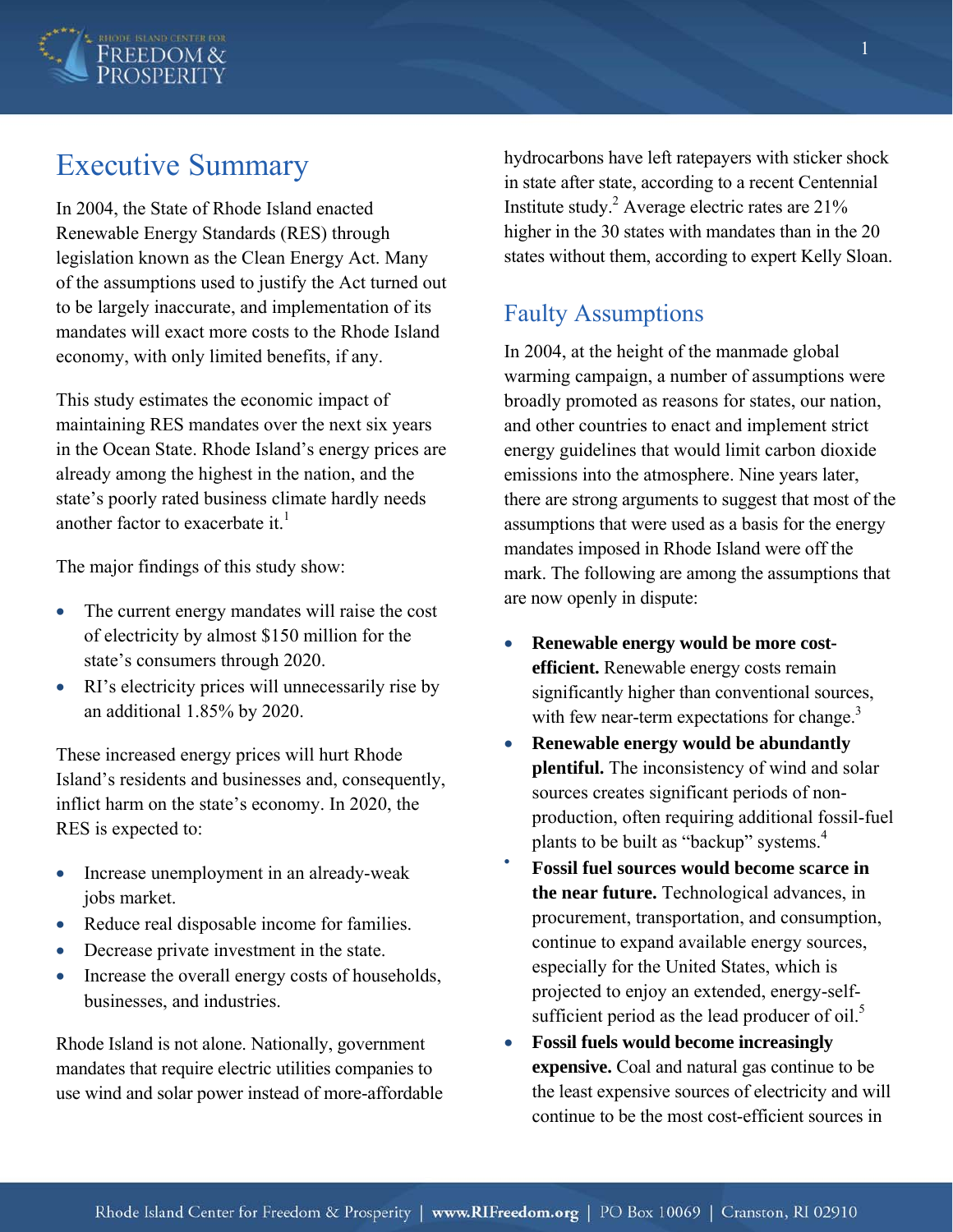

the coming decades. As America extracts and refines more and more of its vast reserves, oil prices could also see a significant decline.<sup>6</sup>

- **Renewable energy would spur a boom in green jobs.** There has been no such boom; many once-promising green companies have gone out of business because of low demand for high-priced energy sources. Some European countries that invested heavily in the "green revolution" suffered more job losses than gains.<sup>7</sup>
- Renewable energy is better for the **environment.** This may not be true in the near term. The need for backup power plants decreases environmental efficiency. Better air quality can be achieved via natural gas, which is significantly cleaner than coal.<sup>8</sup> By contrast, "energy sprawl" has become a popular term among environmentalists to describe the massive amount of land or sea area required for wind or solar farms, which many consider eye pollution.9 Furthermore, the miles of transmission lines required for such technology often cut through pristine landscapes,  $^{10}$  and windmills are a danger to birds and bats. $11$
- **Global warming is an immediate danger to our Earth.** With recent reports that global temperatures have flattened over the past 17 years, despite increasing overall carbon emissions, it is now much more of an open question as to whether or not restrictive and punitive energy mandates will actually make a decisive difference in global temperatures. $^{12}$

## Specific Findings

 Compliance costs for RI's RES requirements is already millions of dollars per year and expected to continue climbing, with much of the burden passed on to energy consumers.

- The intermittent nature of common renewable energy sources means that the standards may not even succeed in their intended purpose of reducing greenhouse gas and other emissions.
- Rhode Island's RES mandate will cost Rhode Island \$21.4 million per year by 2020.
- At the end of this decade, electricity prices will be 0.24 cents per kilowatt-hour (kWh) higher because of the RES.
- These increases will cost the state 105 jobs and \$4.6 million in investment dollars and lower the real disposable income by \$33.0 million.

## Deepwater Wind

The additional negative economic projections related to the implementation of the Deepwater Wind project are not included in these findings. The purpose of this report is to project the general adverse effects of continuing with existing RES mandates; the Deepwater project represents a specific choice to implement one or more of those mandates.

The RI Center for Freedom & Prosperity plans to run the estimated \$350–500 million in additional costs to ratepayers through its RI-STAMP modeling tool and release those projections in the coming weeks. It is reasonable to expect the negative effect of this single, specific project to be significantly larger than the general effect of existing RES policies.

## Policy Recommendations

Given the shifting landscape of the climate change debate and unchanging condition of Rhode Island's economy, the question for Rhode Islanders is whether or not the state should loosen its energy mandate policies. This study shows that, if left unchanged, current policies will indeed cause further harm to our state's already struggling economy.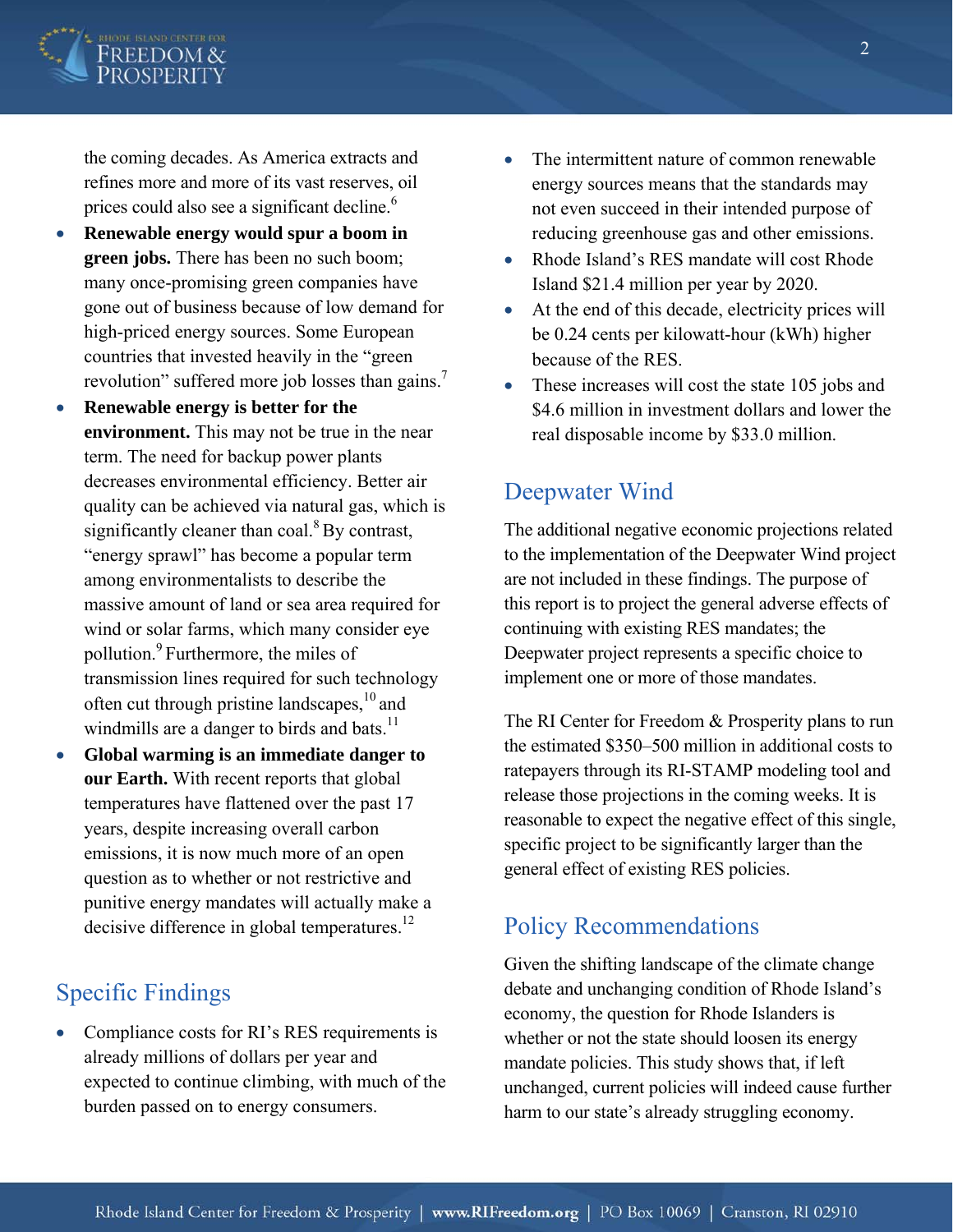

Even if recent questions about the true global climate effect of carbon emissions prove unfounded, is it realistic to think that restrictive energy policies in the Ocean State will have any impact at all on the global climate, considering its small geographic and industrial footprint? Or should the state seek to roll back some of the burdens these mandates are projected to impose on families and businesses?

If the General Assembly is willing to consider reform of existing RES laws, our Center recommends:

- Enact the Electricity Freedom Act, repealing the state's renewable energy standards (see Appendix B for model legislation).
- Require that the state investigate and utilize methods of predicting and tracing the economic effects of renewable energy standards on Rhode Island, prior to renewed implementation.

# Introduction

On June 29, 2004, Rhode Island enacted the state's Renewable Energy Standard (RES), known as the Clean Energy Act.<sup>13</sup> The act aimed to "stabilize" future energy costs" and lower carbon emissions by requiring the state's electricity providers (excluding Pascoag Utility District and Block Island Power Company) to incrementally increase the amount of energy produced by renewable energy resources.<sup>14</sup>

The mandate began at 3% in 2007, increasing 0.5% per year through 2010, then 1% per year from 2011 until 2014, and 1.5% per year from 2014 until the mandate reaches  $16\%$  in 2019.<sup>15</sup> Renewable energy sources included "direct solar radiation, the wind, movement or the latent heat of the ocean, the heat of the earth, small hydro facilities, biomass facilities using eligible biomass fuels… [and] fuel cells using the renewable resources referenced above."<sup>16</sup>

The Act differentiated renewable energy sources into two groups: new and existing. New renewable energy sources are generating units that first went into commercial operation after December 31, 1997, or those that have "increased generation in excess of ten percent (above 1997 output levels) using eligible renewable energy resources through capital investments made after December 31, 1997."<sup>17</sup> Existing renewable energy sources are generation units that do not fulfill the previously stated requirements. Ultimately, only two percent of the 16% required by the RES can be produced by existing renewable energy sources.<sup>18</sup>

Electric utilities achieve compliance by either generating the required amount of renewable energy, purchasing New England Power Pool General Information System (NEPOOL-GIS) Certificates (a specific type of Renewable Energy Credit [REC]), or making Alternative Compliance Payments (ACPs) to the state's Renewable Energy Development Fund.<sup>19</sup> One GIS certificate is awarded to an electricity producer for every Megawatt hour (MWh) of renewable energy produced. $^{20}$ 

ACPs' price is determined by a formula that annually adjusts the initial price (\$50/MWh) with a Consumer Price Index (CPI) calculation. 21 For example, in 2012, the price of one ACP was \$64.02.

The Act provides no cost cap provisions and allows firms defined as obligated entities (e.g., National Grid) to bank excess compliance generated from new renewable energy sources for up to two subsequent compliance years.22 The maximum bankable amount of credits is set at 30% of the current year's obligation.<sup>23</sup> As is typical for New England states, Rhode Island relies on the ISO-New England regulatory board (NEPOOL) to track the creation, sale, and purchase of GIS certificates.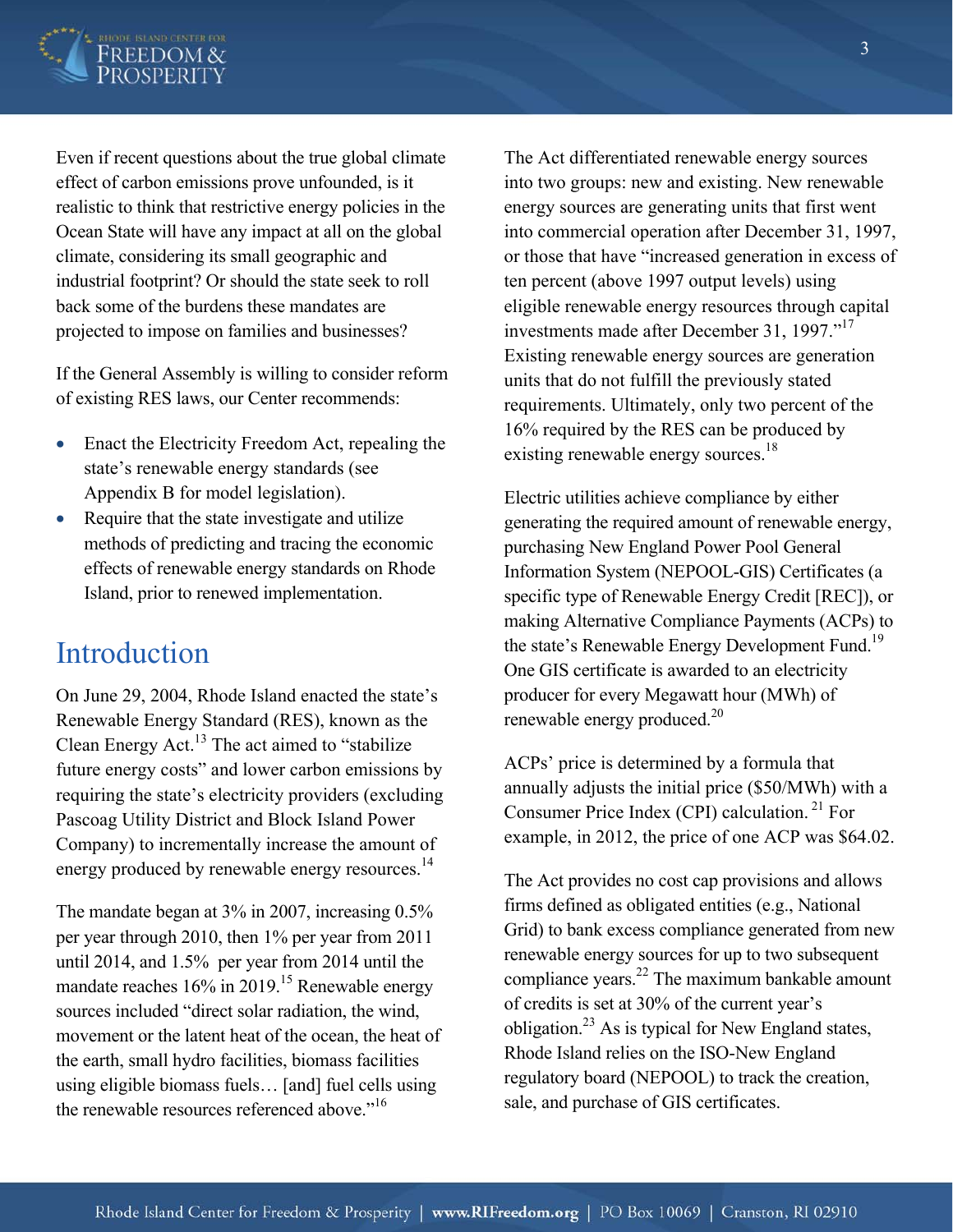

Prior to 2011, electricity firms attained compliance, for the most part, through the generation of renewable energy and the purchase of GIS Certificates. In other words, ACPs were rarely purchased. In fact, from 2009 to 2010, utilities purchased only \$21,935 worth of ACPs, fulfilling a negligible portion of the new RES requirements.<sup>24</sup>

However, in 2011, \$5.24 million worth of ACPs satisfied 30% of all new RES compliance.<sup>25</sup> The same year, Rhode Island's annual compliance reports found that Narragansett Electric, producer of 68% of the state's energy, incurred compliance costs of \$8.43 million.<sup>26</sup> Narragansett Electric's 2011 compliance costs represented a "four-fold increase above the costs incurred to comply with 2010 RES targets (\$2.07 million) and a 53 percent increase from 2009 costs (\$5.51 million)."27

In the opinion of the Public Utilities Commission of Rhode Island, costs "will likely rise further, particularly in the short-term, as shortage conditions persist and the state's renewable targets increase."28 The commission ascribed the "shortage conditions" to four developments:

- The drop in natural gas prices has displaced renewables.
- State and national economic stagnation in combination with uncertainty over federal tax incentives slowed investments in new renewable energy sources.
- Rising RES requirements across New England increased the demand and cost of GIS Certificates.
- New York ceased exporting a large sum of GIS Certificates because of their own RES requirements.29 In other words, companies kept them for their own compliance rather than selling them to other states.

In the commission's final analysis, they recognized:

… that the true cost of RES compliance for all electric supply customers in Rhode Island is difficult to calculate. While Narragansett Electric accounted for approximately 68 percent of total electric load in the compliance year, sixteen competitive suppliers combined to service the rest. Their costs to procure the required RECs and/or make ACPs are proprietary in nature, but are likely recovered in some fashion through the rates they charge their contracted customers throughout the Ocean State.<sup>30</sup>

One could justify the higher electricity costs if the environmental benefits — in terms of reduced greenhouse gases (GHGs) and other emissions outweighed the costs. However, it is unclear that the use of renewable energy resources, especially wind and solar, significantly reduces GHG emissions. Due to their intermittency, wind and solar require significant conventional backup power sources that are cycled up and down to accommodate the variability in the production of wind and solar power. A 2010 study found that wind power actually increases pollution and greenhouse gas emissions.<sup>31</sup> Thus, there appear to be few benefits, if any, to RES policies based on heavy uses of wind.

If the RES compliance costs soared in 2011 when the RES mandate was only 4.5% of electricity sales, what will happen to costs when the RES mandate triples to 16% in 2019? How will these costs affect the state economy?

The Beacon Hill Institute at Suffolk University (BHI) attempts to answer these questions by estimating the costs of the Rhode Island RES law and its impact on the state's economy. To that end, BHI applied its State Tax Analysis Modeling Program (STAMP®) to estimate the economic effects of the state RES mandate.<sup>32</sup>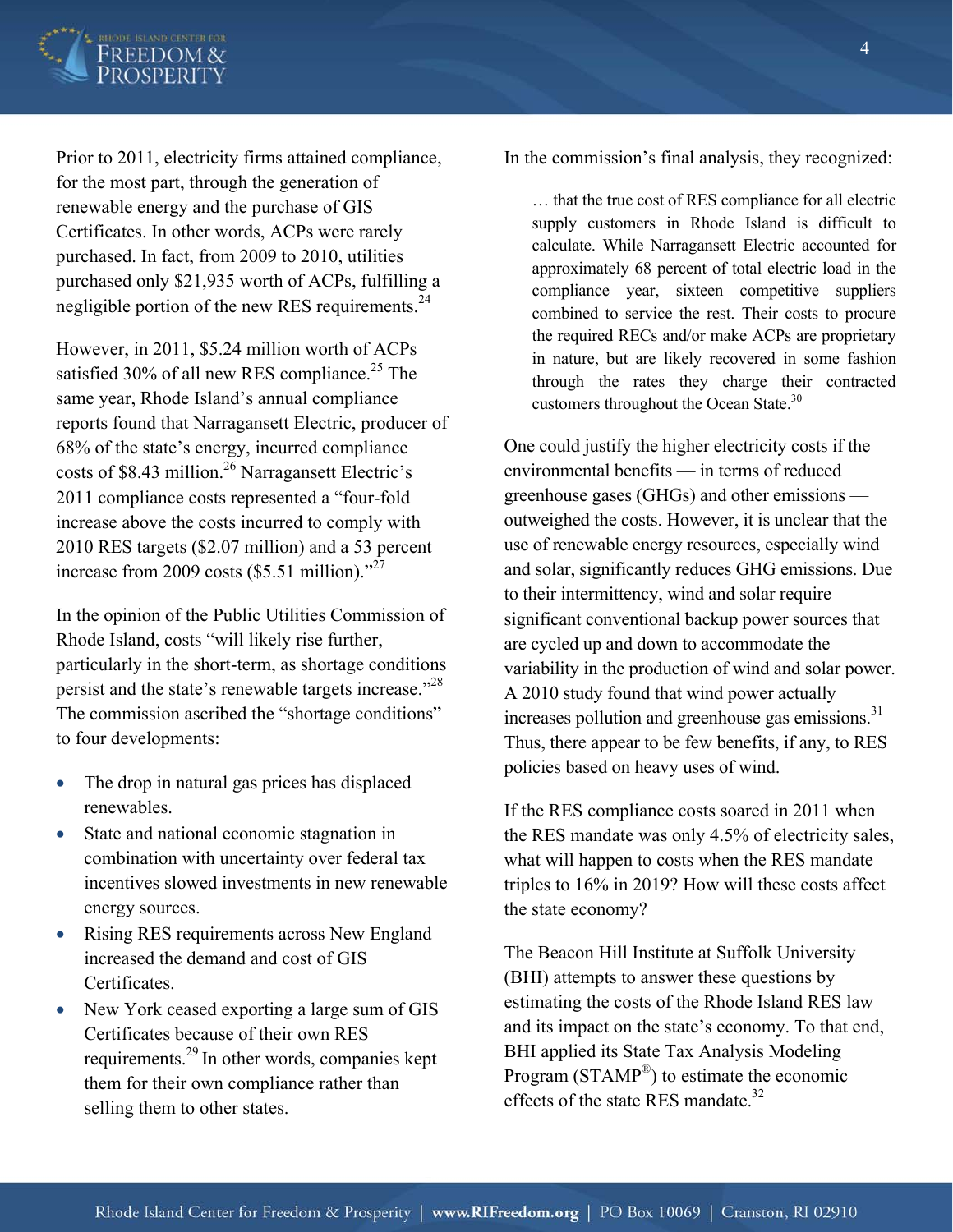

# Estimates and Results

BHI has applied its Rhode Island STAMP® model to estimate the economic effects of the Rhode Island RES. The Energy Information Administration (EIA), a division of the U.S. Department of Energy, estimates renewable electricity costs and capacity factors. This study bases its estimates on EIA projections and compliance reports from Public Utilities Commission (PUC) of Rhode Island.

In light of the wide divergence in the costs estimates available for the different electricity generation technologies, we provide a statistically expected value of Rhode Island's RES mandate that will take place for the indicated variable against the counterfactual assumption that the RES mandate was not implemented. The Appendix explains the methodology. Table 1 displays the cost estimates and economic impact of the current 16% RES mandate in 2020.

| <b>Table 1</b><br>The Impact of the RES Mandate on |          |  |  |
|----------------------------------------------------|----------|--|--|
| <b>Rhode Island (2013 Dollars)</b>                 |          |  |  |
|                                                    | Expected |  |  |
|                                                    | Value    |  |  |
| <b>Cost Estimates</b>                              |          |  |  |
| Total net cost in $2020$ (\$m)                     | 21.4     |  |  |
| Total net cost 2014–2020 (\$m)                     | 149.1    |  |  |
| Electricity price increase in                      | 0.24     |  |  |
| 2020 (cents per kWh)                               |          |  |  |
| Percentage increase (%)                            | 1.85     |  |  |
| Economic Indicators (cumulative)                   |          |  |  |
| Total employment (jobs)                            | (105)    |  |  |
| Investment (\$m)                                   | (4.6)    |  |  |
| Real disposable income (\$m)                       | (33.0)   |  |  |
| Source: Beacon Hill Institute, RI-STAMP            |          |  |  |

The current RES is expected to impose costs of \$21.4 million in 2020. As a result, the RES mandate would increase electricity prices by an expected 0.24 cents per kilowatt-hour (kWh), or 1.85%. The RES mandate will cost Rhode Island electricity customers \$149.1 million over the period from 2014 to 2020.

To the extent that these costs appear moderate, it is because of the dominant position of biomass and biogas technologies in meeting the RES mandate. As shown in Chart 1, in 2011, biomass comprised 27.3%, and landfill gas fulfilled 55.6% of the total compliance RECs. Biomass and landfill gas generations are more price-competitive with fossil fuels, and they do not suffer from the intermittency problems that plague wind and solar technologies. In contrast, wind power only accounted for 12.2% of compliance RECs in 2011, which greatly reduces the amount conventional electricity backup required to account for windless and/or cloudy periods.  $33$ 

The RI-STAMP model simulation indicates that, upon full implementation, the RES law is very likely to hurt Rhode Island's economy. The state's ratepayers will face higher electricity prices that will increase their cost of living, which will in turn put downward pressure on households' disposable income. By 2020, the state's economy will shed a net 105 jobs.

The job losses and price increases will reduce real incomes as firms, households, and governments spend more of their budgets on electricity and less on other items, such as home goods and services. In 2020, real disposable income will fall by an expected \$33 million. Furthermore, net investment will fall by a cumulative \$4.6 million.

Table 2 below shows how the RES mandate is expected to affect the annual electricity bills of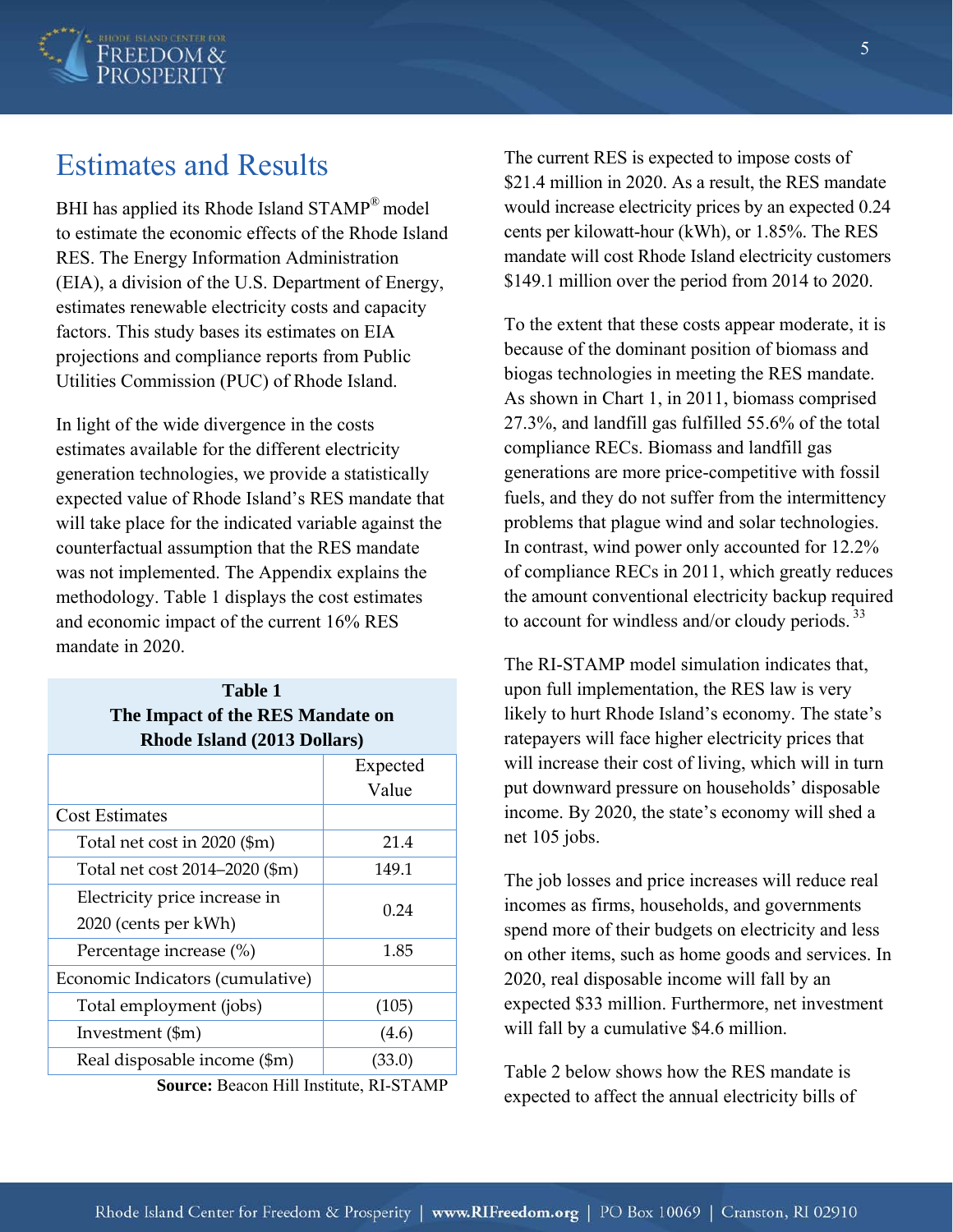

households and businesses in Rhode Island. In 2020, the RES is expected to cost families \$15 per year; commercial businesses \$160 per year; and industrial businesses \$1,330 per year. Over the entire period from 2014 to 2020, the RPS will cost families an expected \$125; commercial businesses \$1,140 per year; and industrial businesses \$9,130.

| Table 2                                                |                                                  |  |  |
|--------------------------------------------------------|--------------------------------------------------|--|--|
| <b>Annual Effects of RES on Electricity Ratepayers</b> |                                                  |  |  |
| $(2013$ Dollars)                                       |                                                  |  |  |
|                                                        | Expected                                         |  |  |
|                                                        | Value                                            |  |  |
| Cost in 2020                                           |                                                  |  |  |
| Residential ratepayer (\$)                             | 15                                               |  |  |
| Commercial ratepayer (\$)                              | 160                                              |  |  |
| Industrial ratepayer $(\$)$                            | 1,330                                            |  |  |
| Cost Over Period (2014–2020)                           |                                                  |  |  |
| Residential ratepayer (\$)                             | 125                                              |  |  |
| Commercial ratepayer (\$)                              | 1,140                                            |  |  |
| Industrial ratepayer (\$)                              | 9,130                                            |  |  |
|                                                        | $\mathbf{r}$ . $\mathbf{r}$<br><b>DI 000 LID</b> |  |  |

**Source:** Beacon Hill Institute, RI-STAMP

## Monte Carlo Analysis

We tested our results by undertaking a "Monte Carlo analysis," which sets a distribution of outcomes for each of the main variables and then simulates the results. This gives a better sense of what outcomes are likely (rather than merely possible).

For instance, we used the EIA estimates of levelized energy costs (LECs) of different electricity generation technologies through 2030. However, changing circumstances can cause the EIA estimates to vary over the years, such as the steep drop in natural gas prices that took place over the past few years. We then drew 10,000 random samples from the distributions and computed the variables of interest (rates of return, net present value, etc.). This allowed us to compute a distribution of outcomes, which shows the net present value of benefits minus costs, for the electricity price analysis. The full set of assumptions is shown, and the Monte Carlo analysis is further explained, in the Appendix.

The most important feature of this risk analysis is that it allows us to compute confidence intervals for our target variables. These are shown in Table 3.

# **Chart 1**

*Rhode Island renewable energy costs are kept lower by the high proportion of sources other than wind and solar.*

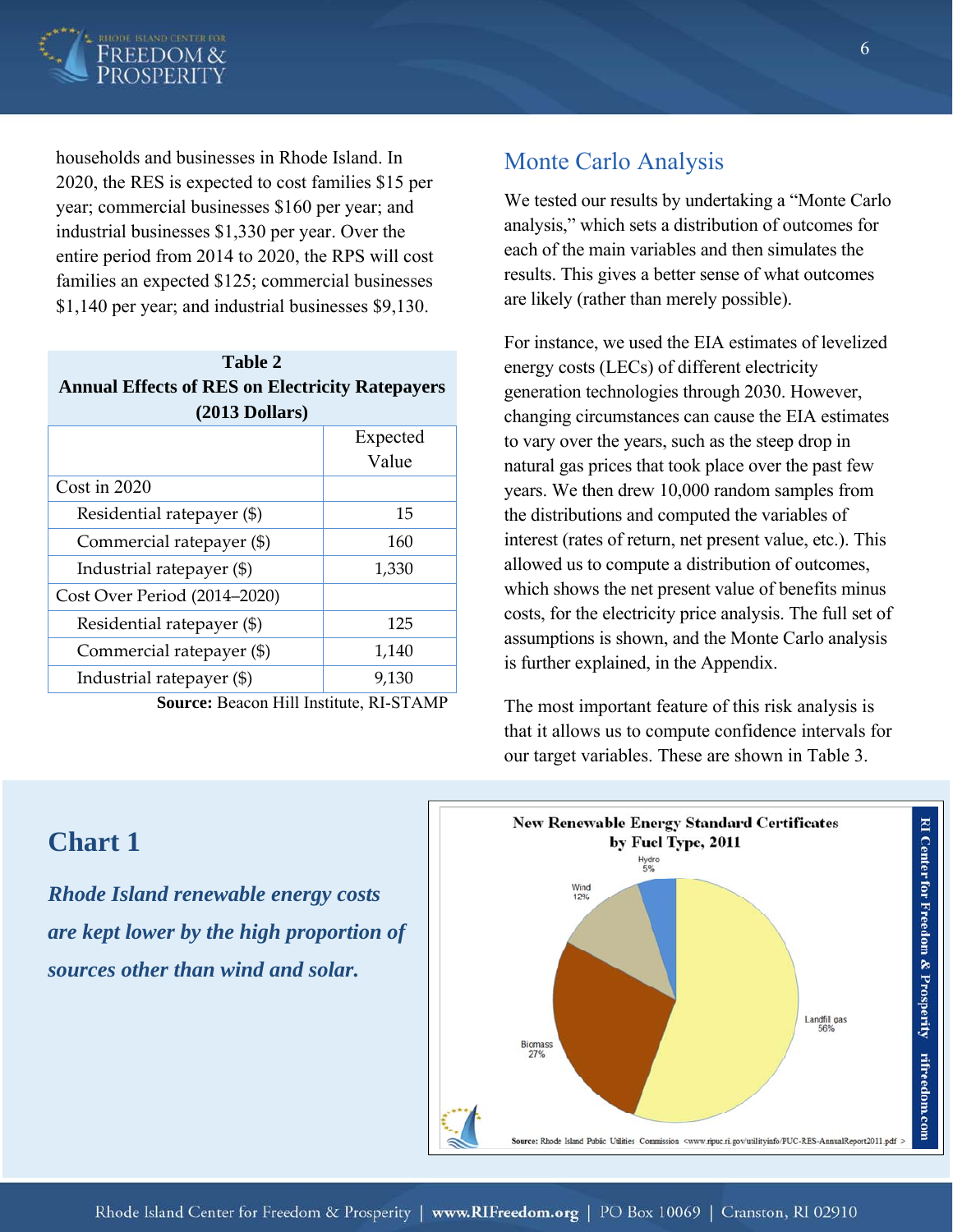

Thus, we calculated the 90% confidence interval for the cost of electricity; in other words, we are 90% confident that the true result lies inside this band. To put it another way, there is a five percent chance that the results are higher than the upper bound and a five percent chance they are lower than the lowest bound. In general, our conclusion — that the RES mandate is economically harmful — is supported by the data and our calculations.

These cost effects over the course of seven years of the policy illustrate an important point when compared to the single year of 2020. Over time, the EIA projections show the LEC of renewable energy sources decreasing much faster than conventional energy sources, meaning the policy of requiring renewables will be more expensive to meet in year "n" versus year "n+1."

Additionally, the model's assumptions treat federal policies, such as the production tax credit and investment tax credit, as permanent. This favors renewable energy production, but becomes a less plausible assumption as time passes and federal debt and deficits force Congress to consider the elimination of targeted tax credits. For example, during the budget deal last December, the federal production tax credits for renewables were extended for only one year, and at the last minute.

# Conclusion

Lost amidst the claims of increased investment and jobs in the "green energy sector" is a discussion of the opportunity costs of RES policies. By mandating that electricity be produced from more-

|                                                    | High     | Low    |
|----------------------------------------------------|----------|--------|
| <b>Cost Estimates</b>                              |          |        |
| Total net cost in 2020 (\$m)                       | $-19.42$ | 61.82  |
| Total net cost 2014-2020 (\$m)                     | $-23.75$ | 319.00 |
| Electricity price increase in 2020 (cents per kWh) | $-0.220$ | 0.70   |
| Percentage increase (%)                            | $-1.68$  | 5.35   |
| <b>Economic Indicators</b>                         |          |        |
| Total employment (jobs)                            | 95       | (310)  |
| Investment (\$m)                                   | 4.2      | (13.3) |
| Real disposable income (\$m)                       | 30.2     | (75.7) |
| Cost in 2020                                       |          |        |
| Residential ratepayer (\$)                         | (15)     | 50     |
| Commercial ratepayer (\$)                          | (150)    | 470    |
| Industrial ratepayer (\$)                          | (1,215)  | 3,875  |
| Cost Over Period (2014–2020)                       |          |        |
| Residential ratepayer (\$)                         | (20)     | 265    |
| Industrial ratepayer (\$)                          | (180)    | 2,460  |
| Industrial ratepayer (\$)                          | (1, 515) | 19,775 |
| <b>Source: Beacon Hill Institute, RI-STAMP</b>     |          |        |

#### **Table 3 Sensitivity Analysis (2013 Dollars)**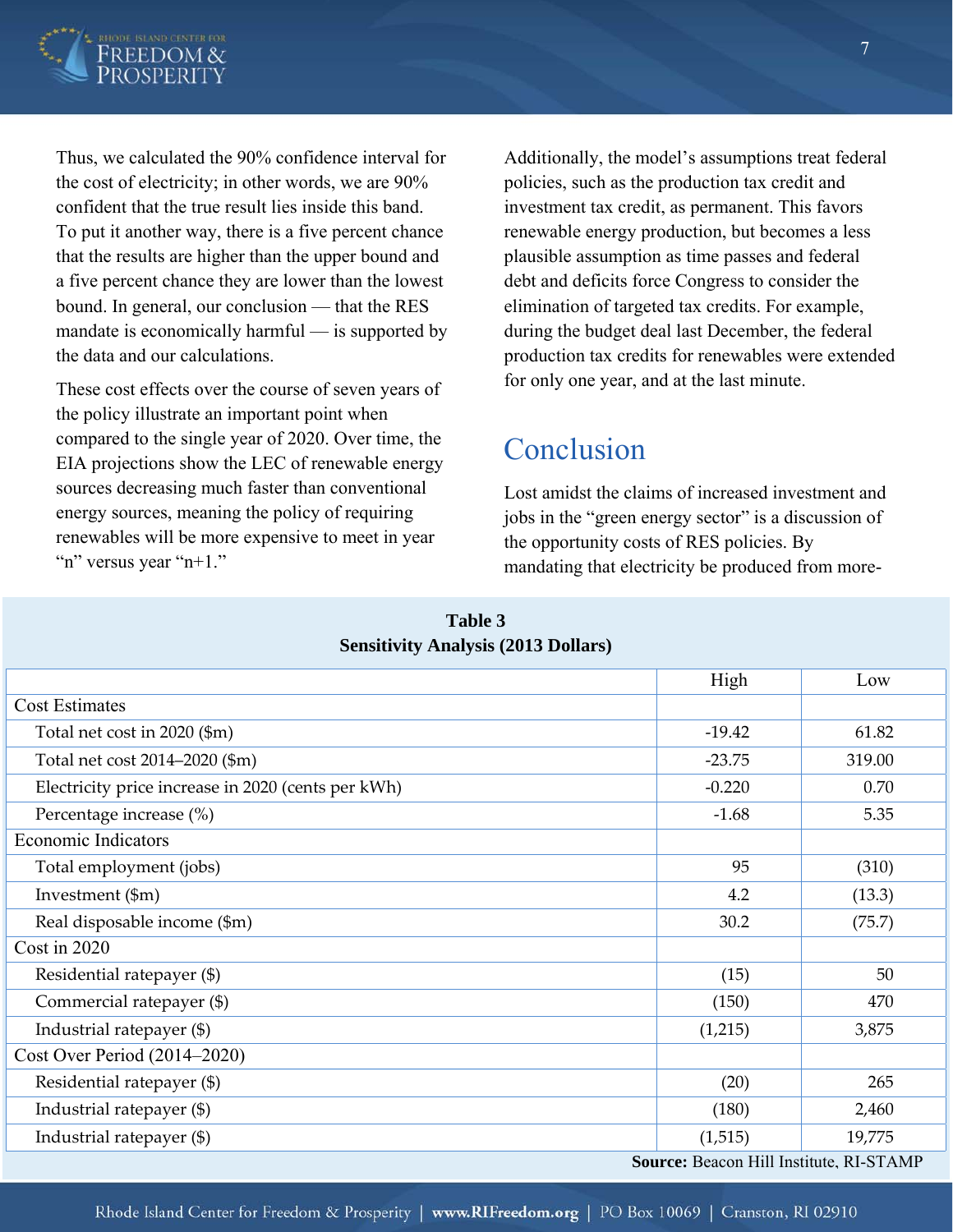

expensive sources, the state government forces local ratepayers to experience higher electricity prices. This means that every business and manufacturer in the state will have higher costs, leading to less investment in both capital and labor. Moreover, every household will have less money to spend on things from groceries to entertainment.

Proponents of RES laws are correct: There will be more investment and jobs in the "green energy sector," but rarely do they mention the loss of jobs and investment in every other sector. The methodology in this paper took all of the state into account, resulting in a very likely outcome of fewer jobs and lower investment for Rhode Island.

Moreover, this analysis did *not* incorporate the large amount of subsidies paid by the rest of the United States for production and investment tax credits.

The RES has and will continue to generate economic benefits for a small group of favored industries. But all of Rhode Island's electricity customers will pay higher rates, diverting resources away from spending on other sectors as well as reducing business investment. The increase in electricity prices will harm the competitiveness of the state's businesses, particularly in the energyintensive manufacturing industries.

Firms with high electricity usage will likely move their production, and emissions, out of Rhode Island to locations with lower prices. Therefore, the RES policy will not reduce global emissions, but merely send jobs and capital investment outside the state.

As a result, Rhode Island residents will have fewer employment opportunities as they watch investment flee to other states with more-favorable business climates. With the state's unemployment rate tied for last in the nation, as of November 2013, about

two percentage points higher than the national average, reducing opportunities for the unemployed is contrary to the policies that the state should be considering.34 Policymakers should monitor the utilities' RES compliance reports for further cost increases and act to curb the mandates that benefit only a few special interests.

# Appendix A

To provide a statistically significant confidence interval for net cost calculations for state-level renewable energy standards (RES), we used a Monte Carlo simulation. A Monte Carlo simulation is generated by repeated random sampling from a distribution to obtain statistically significant results. Given the uncertain future of energy policy, the supply and demand of energy production techniques, or even new entrants to the energy market, the Monte Carlo methodology allows us to be confident about our results.

With the determination of the range and probability of the cost and percentage change outcomes of a policy based on distributions on key, specific variables, we are 90% confident (a statistical standard) the future will fall within our results. Oracle's *Crystal Ball* software used an easy, established methodology for generating them.<sup>35</sup>

# Determining the Levelized Energy Cost Distribution

Determining the mean value and standard deviation of electricity is the first step in building a Monte Carlo simulation. For this we relied upon the U.S. Energy Information Administration's (EIA's)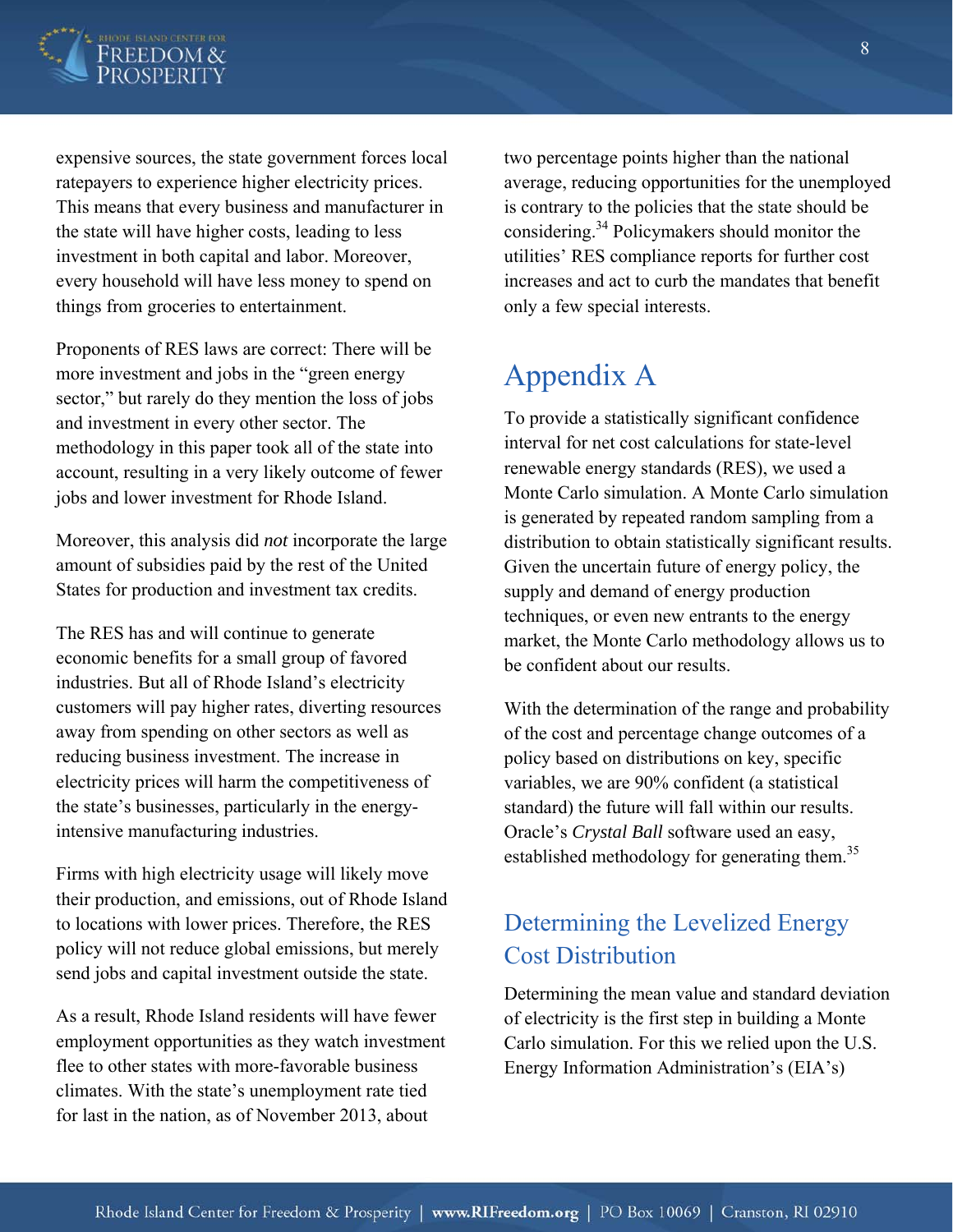

Annual Energy Outlook (AEO) Levelized Energy Costs (LEC). The 2013 AEO explains:

Levelized cost is often cited as a convenient summary measure of the overall competitiveness of different generating technologies. It repre-sents the per-kilowatt-hour cost (in real dollars) of building and operating a generating plant over an assumed financial life and duty cycle. Key inputs to calculating levelized costs include overnight capital costs, fuel costs, fixed and variable operations and maintenance (O&M) costs, financing costs, and an assumed utilization rate for each plant type.<sup>36</sup>

Using this comprehensive and widely accepted methodology, the detailed regional data set allowed greater depth. We defined LEC for every year between 2014 and 2030, across 22 regions, for 17 types of electricity generating techniques. For example, the mean cost to produce a megawatt-hour (MWh) of power from wind power, in the Northeast Power Coordinating Council/New England, for a plant coming online in 2020 was calculated and represented as "mean" (Wind, NPCC/NE, 2020). This level of detail enabled the modeling of statespecific RPS with varying requirements year to year.

Two data sets were examined to calculate the variables required for the simulation. The first was the LEC as modeled by the National Energy Modeling System from the AEO2008.<sup>37</sup> The second was the "No Sunset" version of the same data set from the AEO2013, which was preferable because it assumes the most likely scenario: that expiring tax credits would be extended.<sup>38</sup> Also, since the vast majority of expiring tax credits are for renewable generation sources (e.g., wind, solar, and biomass) it made the projections much more conservative.

Before calculating the mean and standard deviation for each data point, some minor adjustments to the AEO2008 data were required to match with the

AEO2013 data. The first step was to grow the AEO2008 numbers, originally in 2006 U.S. dollars, so that they were in 2011 U.S. dollars like the AEO2013 data. To do this, the annual U.S. Consumer Price Index for Energy was employed. The index was at 196.9 in 2006 and 243.909 in 2011, resulting in the AEO2008 prices being multiplied by approximately 1.24.<sup>39</sup>

Additionally, the 13 regions from AEO2008 had to be matched up with the 22 regions of AEO2013 (see Table 4). Some regions were a simple conversion, such as the NPCC/Northeast (NEWE), which was region 5 in AEO2013 and region 7 in AEO2008. But others were split into two or three different regions. For example, region 1 in the AEO2008 was divided to become region 10, 11, and half of 15 (the other half of 15 came from region 9 in AOE2008).

**Table 4** 

| <b>AEO2008 to AEP2013 Region Matching</b> |                                       |  |
|-------------------------------------------|---------------------------------------|--|
| AEO 2008 Region                           | AEO 2013 Region                       |  |
|                                           | 10, 11, $\left(\frac{1}{2}\right)$ 15 |  |
| 2                                         |                                       |  |
| 3                                         | 6, 7, 9                               |  |
| 4                                         | $3, (1/3)$ 4, 13                      |  |
| 5                                         | $(\frac{2}{3})$ 4                     |  |
| 6                                         | 8                                     |  |
| 7                                         | 5                                     |  |
| 8                                         | $\overline{2}$                        |  |
| 9                                         | 12, 14, (1/2) 15, 16                  |  |
| 10                                        | 17, 18                                |  |
| 11                                        | 21                                    |  |
| 12                                        | 19, 22                                |  |
| 13                                        | 20                                    |  |

**Note:** Numbers based on Electricity Market Module Regions from the respective AEOs.

**Source:** U.S. Energy Information Administration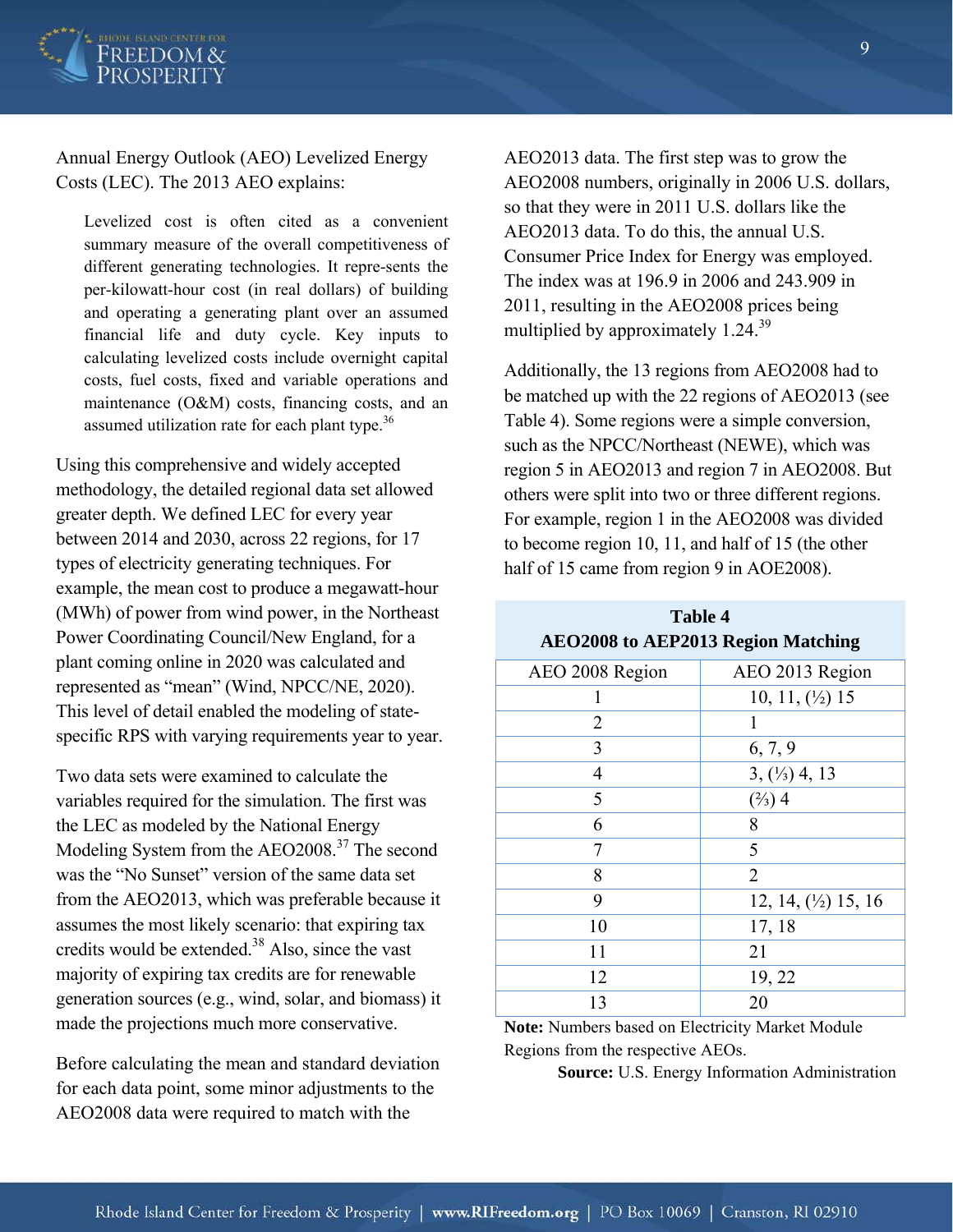

With the data in the same year and regions, we compared the total from AEO2008 to the total from AEO2013. The AEO2013 included additional information in the form of ITC/PTC, which stands for Investment Tax Credit/Production Tax Credit, a negative cost to the producer of the energy. This was added back into the calculations after, as it did not exist in the AEO2008, allowing an apples-toapples comparison.

We calculated the mean for each of these data points. This was accomplished by comparing the projections of LEC from the AEO2008 to those made in the most recent AEO2013. This represents what we believe best corresponds to the expected value around which a normal distribution of possible outcomes is centered.

The standard deviation is likely the most widely used measurement of dispersion of data. To calculate each individual standard deviation — for example, Standard Deviation (Wind, 5, 2020) — we calculated the sample standard deviation between the AEO2008 and AEO2013 points. Additionally, the lower bound was set equal to the amount of the ITC/PTC, the effect of which was that the LEC of any electricity production technique could not be less than zero minus ITC/PTC. With these two calculations completed, the result allowed us to create projections of normal distributions for the LEC of various energy production techniques.

## Determining Future Electricity Consumption

As with predicting the LEC of electricity production techniques, predicting future electricity consumption is difficult, yet essential to determining the effects of RES policies. For this

reason, we again calculated a normal distribution for electricity consumption for the state, by year.

We reviewed the last 22 years of state gross domestic product  $(SGDP)^{40}$  and electricity consumption<sup>41</sup> by state and determined that there is a strong correlation between electricity consumption and SGDP. To determine the strength and interaction we produced the following simple regression.

Log(Electricity Consumption) =  $\beta_0 + \beta_1 Log(SGDP)$ or Log(Electricity Consumption) =  $12,95989 +$ .0271405Log(SGDP)

Table 5 displays some of the relevant regression statistics. The simple regression fit the data quite well, with 94% of the variance Log(Electricity Consumption) explained by changes in the independent variable. The test statistic associated with Log(SGDP) is individually significant.

#### **Table 5 Relevant Regression Statistics**

| Adjusted R2              | 0.9415    |
|--------------------------|-----------|
| Prob > T                 | 0.000     |
| Standard Error Log(SGDP) | 0.0147355 |
| Number of Observations   | רר        |

**Source:** Beacon Hill Institute

Next, we forecast SGDP using an autoregressive, iterative, moving average (ARIMA) model, which estimated a regression equation that extrapolates from historical data to predict the future. We used the Log(SGDP) to transform the growing series into a stable series and included Log(US GDP) as an independent variable.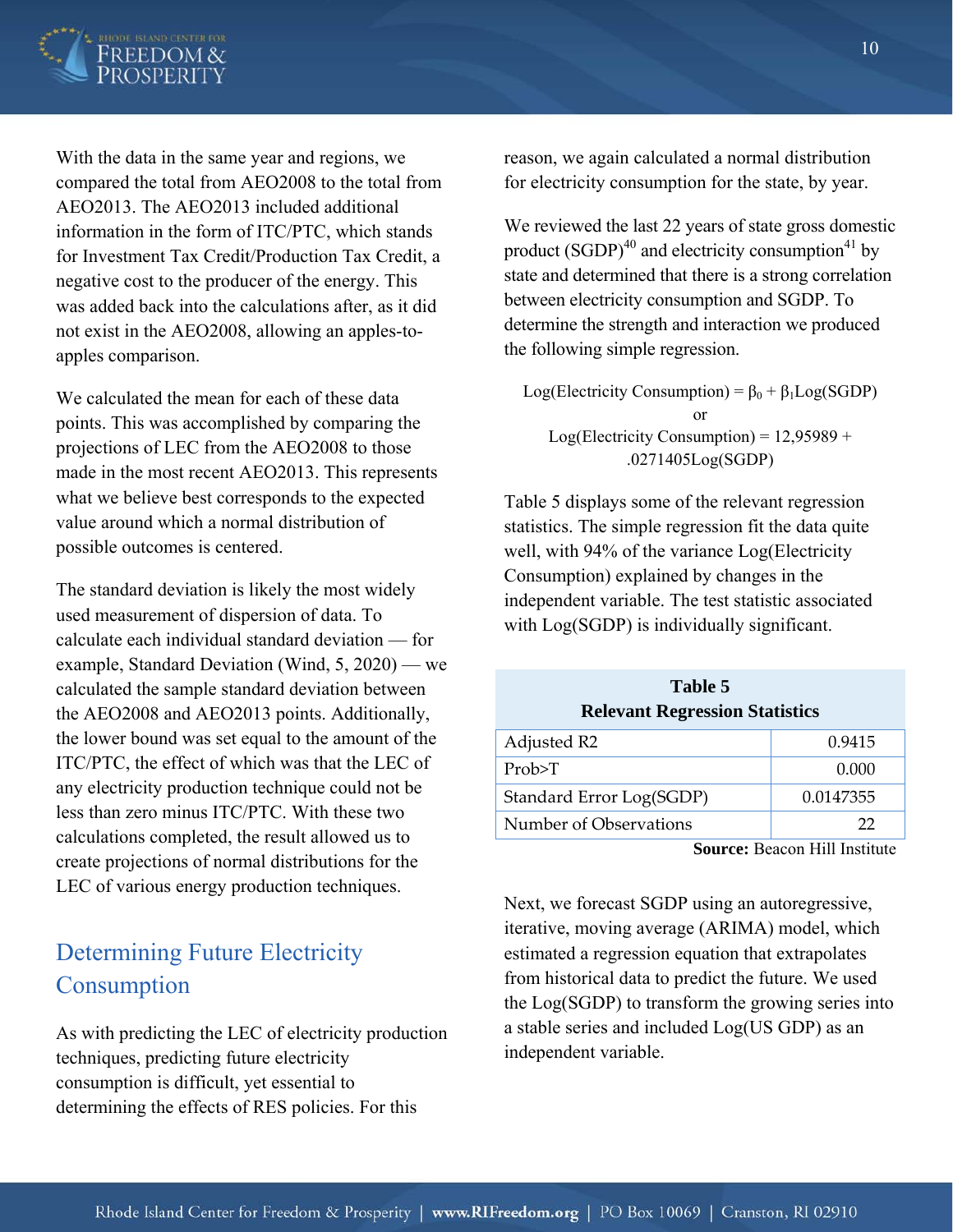

In estimating the regressions, we paid particular attention to the structure of the errors, in order to pick up the effects of seasonal, quarterly, and monthly variations in tax collections. This was done by estimating the equations with autoregressive (AR) and moving average (MA) components. The number and nature of the AR and MA lags were determined initially by examining the autocorrelation and partial correlation coefficients in the error term, and then fine-tuning after examining the structure of the equation residuals. For Rhode Island, the SGDP series conformed to an  $AR(1)$  and  $MA(1)$  in addition to a constant term.

Using the combination of the regression equation and the calculated standard error, we constructed a normal distribution of electricity sales for each year in our prediction range.

## Additional Data

With the distributions of LEC and electricity consumption defined, we turned our attention to the other data points that required estimates. The first was baseline sales of renewable energy — that is, the level of renewable generation that would have come online without the policy under review. The

difference between this baseline and the policy requirement is the amount of renewable energy that has to come online due to the policy itself.

The baseline level of renewables was set equal to the total amount of renewable generation in 2003, as the policy was established in Rhode Island in June  $2004.<sup>42</sup>$  To err on the conservative side, we included all renewable energy, even though hydroelectric facilities larger then 30MW are excluded. This amount was then grown annually according to the projected growth of renewables in the region per the  $AEO2003<sup>43</sup>$ 

The second data point calculated is the distribution of new renewable production that comes online due to the policy. The share of new renewable generation was set equal to the "Distribution of Settled New RES Certificates" per the 2011 Annual Report (the most recent year available).<sup>44</sup> The results of our baseline calculations, not using Monte Carlo simulations, are presented below in Table 6.

Some types of renewable generation, such as wind and solar power, are intermittent power sources. That is, output varies greatly over time, depending on numerous, difficult-to-predict factors. If the wind blows too slowly, too fast, or if a cloud passes over a

| Year | Projected Electricity | Projected | <b>RES</b> Requirement | Difference                             |
|------|-----------------------|-----------|------------------------|----------------------------------------|
|      | <b>Sales</b>          | Renewable |                        |                                        |
| 2014 | 8,205.11              | 147.56    | 697.43                 | 549.87                                 |
| 2015 | 8,331.41              | 153.01    | 833.14                 | 680.13                                 |
| 2016 | 8,452.41              | 158.61    | 972.03                 | 813.42                                 |
| 2017 | 8,560.07              | 166.84    | 1,112.81               | 945.97                                 |
| 2018 | 8,654.13              | 171.03    | 1,254.85               | 1,083.81                               |
| 2019 | 8,742.25              | 176.21    | 1,398.76               | 1,222.55                               |
| 2020 | 8,828.63              | 182.22    | 1,412.58               | 1,230.36                               |
|      |                       |           |                        | Course Desseon Hill Institute DI CTAMP |

| Table 6                                                                     |
|-----------------------------------------------------------------------------|
| Projected Electricity Sales and Renewable Sales (2013 Dollars; MWhs [000s]) |

**Source:** Beacon Hill Institute, RI-STAMP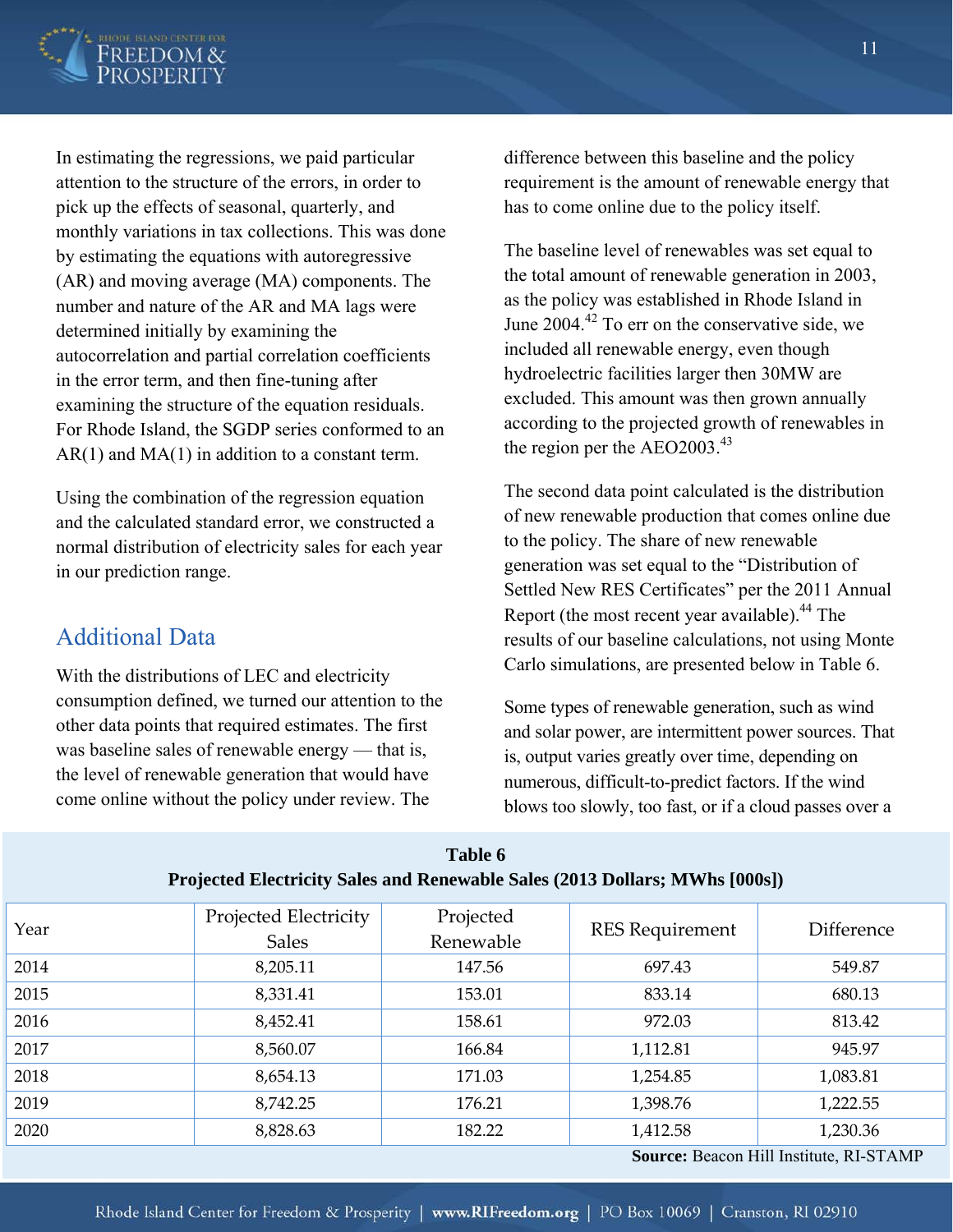

solar array, the output supplied changes minute to minute while demand does not mirror these changes.

For this reason, conventional types of energy need to be kept as "spinning reserves." That is, they need to be able to ramp output up, or down, at a moment's notice. The effect is that, for every MWh of intermittent renewable power introduced, the offset is not one MWh of conventional power, but some amount less. To account for this factor, we used a study from the Reason Foundation, which noted:

> Gross et al. show that the approximate range of additional reserve requirements is 0.1% of total grid capacity for each percent of wind penetration for wind penetrations below 20%, raising to 0.3% of total grid capacity for each percent of wind penetration above 20%.<sup>45</sup>

We reviewed the original Gross article, which compiled numerous papers on the topic and found the Reason Foundation calculations to be very conservative. We attempted to contact the authors to determine their methodology but were unable to reach them. Ultimately, we determined to use their numbers, again to err on the conservative side, with less spinning reserves factored in, being more favorable to renewable sources.

Finally, a calculation of the distribution of conventional energy resources that would be crowded out due to a higher share of renewables was needed. In Rhode Island, 99.8% of nonrenewable energy comes from natural gas, with the remainder from petroleum.<sup>46</sup> For this reason, we assumed that all spinning reserves, and crowded out electricity, comes from natural gas.

Using the data compiled as described above, we were able to calculate the amount of new renewables that would likely come online due to the policy, as well

as the likely conventional energy displaced. At this point, we combined this information with the estimated distributions of the LEC of electricity to produce our Monte Carlo simulation.

## Ratepayer Effects

To calculate the effect of the policy on electricity ratepayers, we used EIA data on the average monthly electricity consumption by type of customer: residential, commercial and industrial.<sup>47</sup> The monthly figures were multiplied by 12 to compute an annual figure. We inflated the 2011 figures for each year using the regional EIA projections of electricity sales.<sup>48</sup>

We calculated an annual per-kWh increase in electricity cost by dividing the total cost increase (calculated in the section above) by the total electricity sales for each year. We multiplied the per-kWh increase in electricity costs by the annual kWh consumption for each type of ratepayer for each year. For example, we expect the average residential ratepayer to consume 7,059 kWh of electricity in 2020 and the expected percentage rise in electricity to be 0.24 cents per kWh in the same year. Therefore, we expect residential ratepayers to pay an additional \$17 in 2020.

## Modeling the Policy Using STAMP

We simulated these changes in the Rhode Island State Tax Analysis Modeling Program® (RI-STAMP) model as a percentage price increase on electricity to measure the dynamic effects on the state economy. The model provided estimates of the proposal's impact on employment, wages, and income. Each estimate represents the change that would take place in the indicated variable against a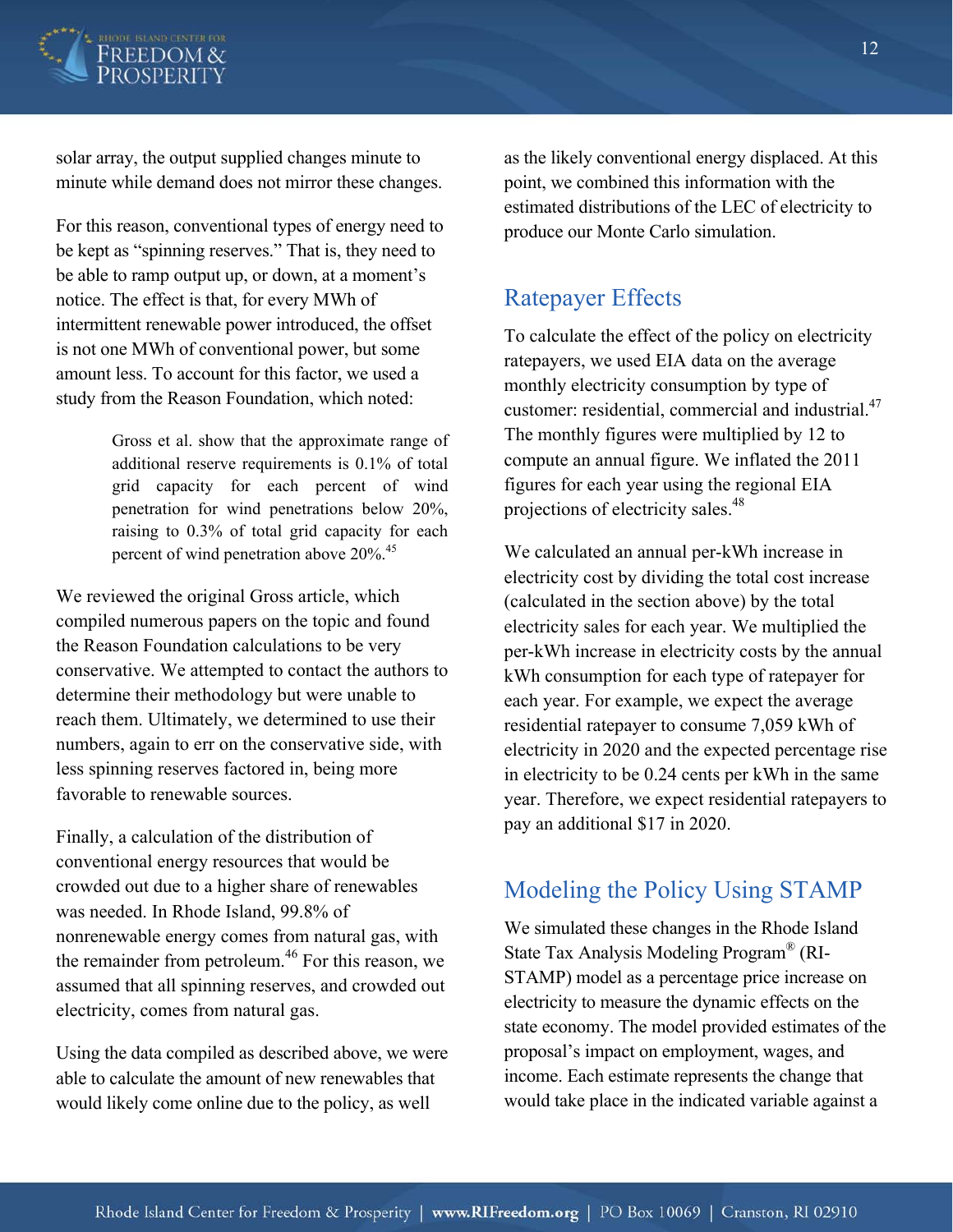

"baseline" assumption of the value of that variable for a specified year in the absence of the RES policy.

Because the policy requires households and firms to use more-expensive renewable power than they otherwise would have under a baseline scenario, the cost of goods and services will increase under the policy. These costs would typically manifest through higher utility bills for all sectors of the economy.

For this reason, we selected the sales tax as the most fitting way to assess the impact of the policy. Standard economic theory shows that a price increase of a good or service leads to a decrease in overall consumption, and consequently a decrease in the production of that good or service. As producer output falls, the decrease in production results in a lower demand for capital and labor.

BHI utilized its RI-STAMP model to identify the economic effects and understand how they operate through a state's economy. RI-STAMP is a fiveyear dynamic computable general equilibrium (CGE) model that has been programmed to simulate changes in taxes, costs (general and sector-specific), and other economic inputs. As such, it provides a mathematical description of the economic relationships among producers, households, governments, and the rest of the world.

It is general in the sense that it takes all the important markets (such as the capital and labor markets) and flows into account. It is an equilibrium model because it assumes that demand equals supply in every market (goods and services, labor and capital). This equilibrium is achieved by allowing prices to adjust within the model. It is computable because it can be used to generate numeric solutions to concrete policy and tax changes.49

In order to estimate the economic effects of the policy, we increased the sales tax paid by the utility sector by the calculated net cost of the policy. The output was the percentage change in the key economic variables to determine the effect of the policy. These variables were gathered from the Bureau of Economic Analysis Regional and National Economic Accounts as well as the Bureau of Labor Statistics Current Employment Statistics.<sup>50</sup>

# About the Authors

**David G. Tuerck** is executive director of the Beacon Hill Institute for Public Policy Research at Suffolk University, where he also serves as chairman and professor of economics. He holds a Ph.D. in economics from the University of Virginia and has written extensively on issues of taxation and public economics.

**Paul Bachman** is director of research at BHI. He manages the institute's research projects, including the development and deployment of the STAMP model. Mr. Bachman has authored research papers on state and national tax policy, state labor policy. He also produces the institute's state revenue forecasts for the Massachusetts legislature. He holds a Master Science in International Economics from Suffolk University.

**Michael Head** is a research economist at BHI. He holds a Master of Science in Economic Policy from Suffolk University.

**Justin Katz** is Research Director for the Rhode Island Center for Freedom & Prosperity.

*The authors would like to thank Frank Conte, BHI Director of Communications, for his editorial assistance.*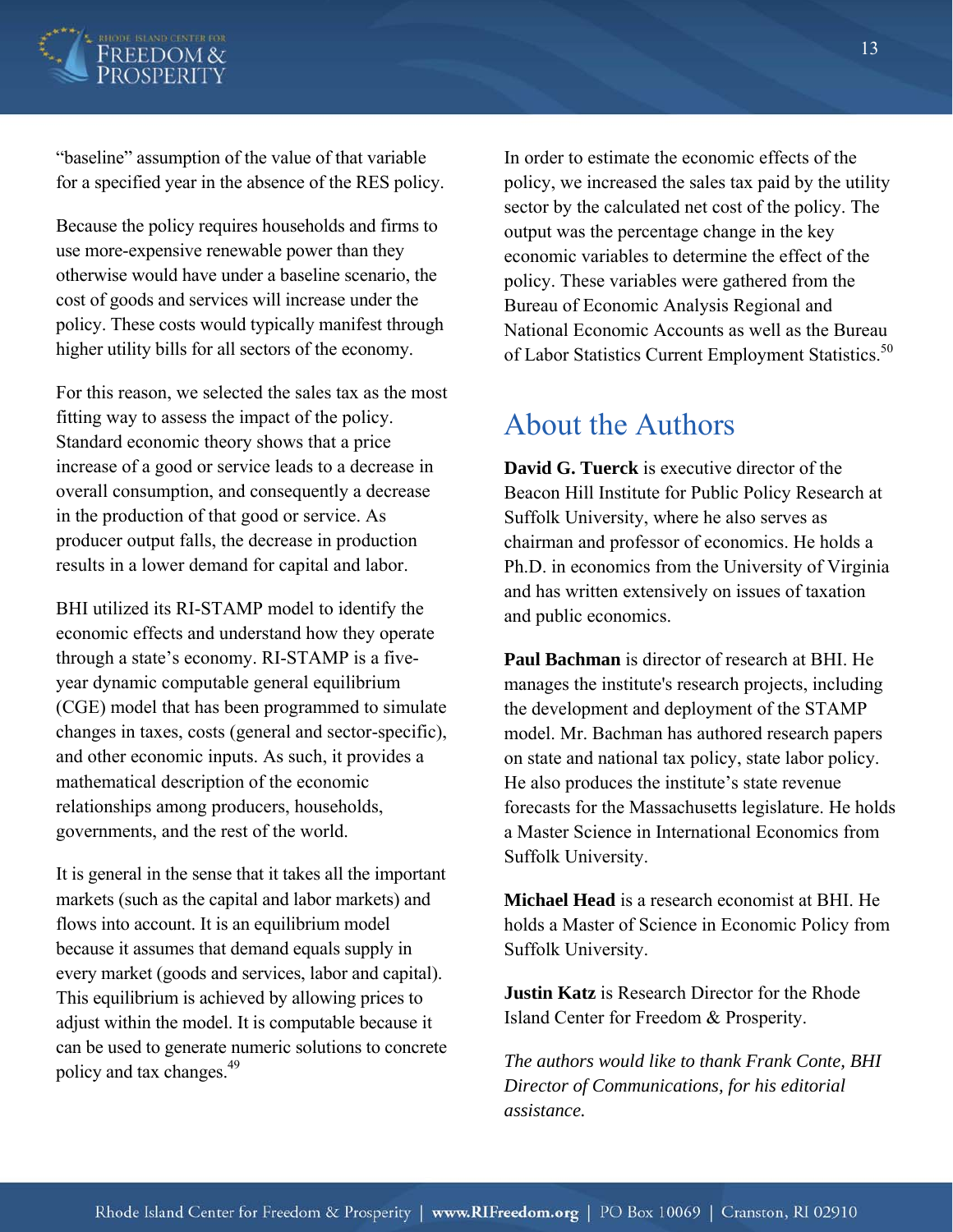

# Appendix B: Electricity Freedom Act

**Summary:** The Electricity Freedom Act repeals the State of Rhode Island's requirement that electric distribution utilities and electric services companies provide 16 percent of their electricity supplies from renewable energy sources by 2019.

**WHEREAS,** forcing business, industry, and ratepayers to use renewable energy through a government mandate will increase the cost of doing business and push companies to do business with other states or nations, thereby decreasing American competitiveness;

**WHEREAS,** many renewable sources of power currently cost more than traditional electricity generation technologies and are projected to do so for the foreseeable future;

**WHEREAS,** the costs of renewable energy will be borne by consumers regardless of income or circumstances;

**WHEREAS,** the costs of renewable energy that are not directly internalized are financed by taxpayers through numerous state and federal financial incentives;

**WHEREAS,** forcing renewable sources of power will impose the additional burden of integrating intermittent energy onto the electricity grid and threatening electricity reliability;

**WHEREAS,** the costs of such expensive transmission projects are also financed by ratepayers;

**WHEREAS,** no state or nation has enhanced economic opportunities for its citizens or increased Gross Domestic Product through renewable energy mandates;

**WHEREAS,** due to the renewable energy mandate a tremendous amount of economic growth is sacrificed for a reduction in greenhouse gas emissions that would have no appreciable impact on global concentrations of greenhouse gases;

**WHEREAS,** government mandates to produce renewable energy necessarily involve increasing costs for ratepayers while benefiting politically favored industries;

**WHEREAS,** primary emissions standards that leave to the marketplace the choice of compliance technologies can address air quality standards more efficiently than "technology forcing" mandates;

**WHEREAS,** technological advances continue to reduce the rate of air emissions from all fossil fuel sources where vibrant market economies are allowed to exist; and

**WHEREAS,** electric utilities may have invested in long-term renewable energy assets and/or purchase power agreements, as well as other infrastructure necessary to comply with current and future levels of renewable energy mandates;

**THEREFORE LET IT BE RESOLVED,** that the legislature of the State of Rhode Island understands that a renewable energy mandate is essentially a tax on consumers of electricity that forces the use of renewable energy sources beyond what would be called for by real market forces and under conditions of real competition in generation resources; and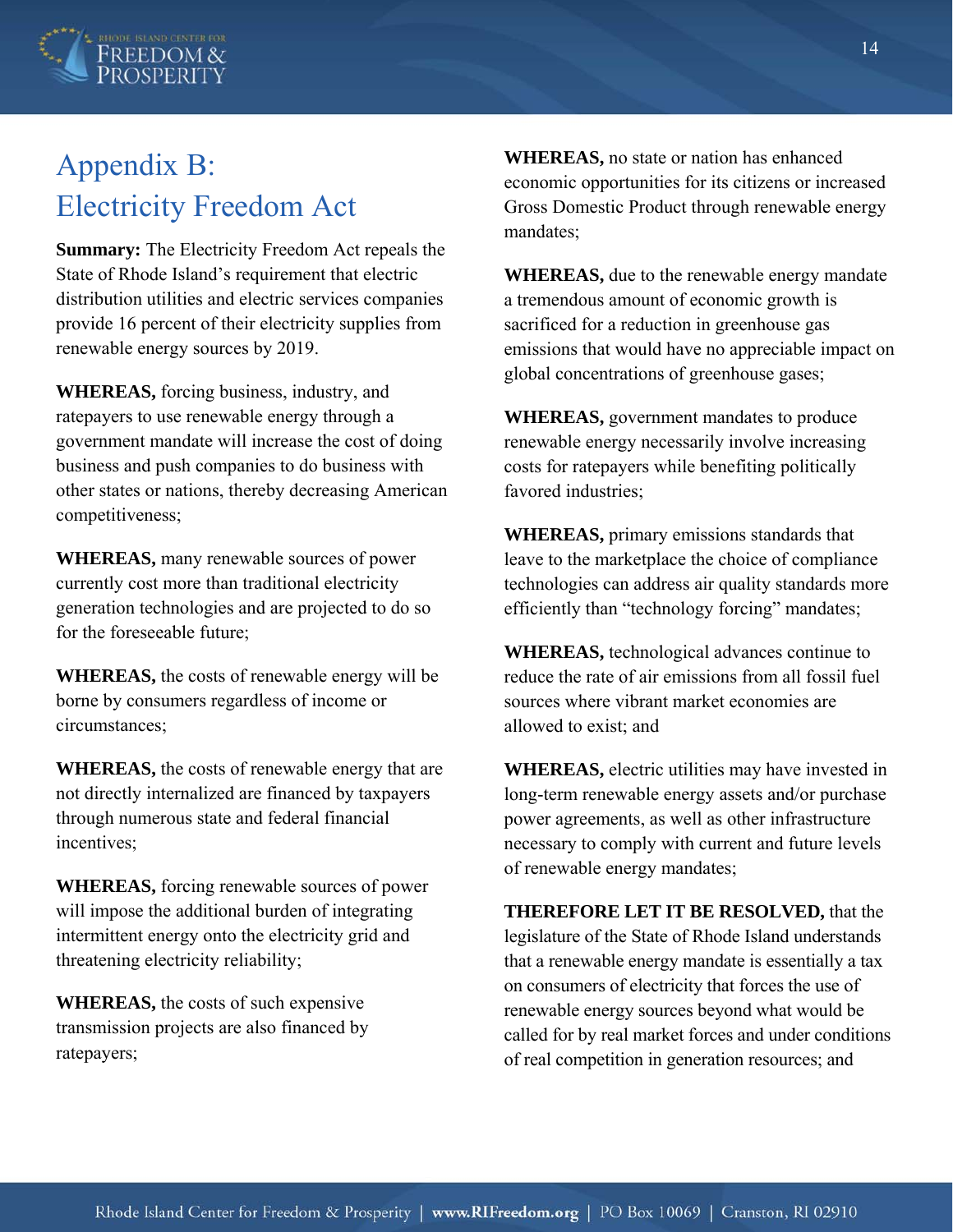

**BE IT FURTHER RESOLVED,** that the State of Rhode Island does not wish to discourage the marketing of "green" power and "green" pricing such that willing buyers and sellers of renewable energy sources are free to negotiate the terms and conditions of such sales, and no technology or class of technologies is given an unfair competitive advantage; and

**BE IT FURTHER RESOLVED,** that this Act also recognizes the prudency and reasonableness of many of the renewable contracts and investments and allows for recovery of costs where appropriate; and

**BE IT THEREFORE ENACTED,** that the State of Rhode Island repeals the renewable energy mandate and as such, no electric distribution utilities and electric services companies will be forced to procure renewable energy resources as defined by the State of Rhode Island's renewable energy mandate.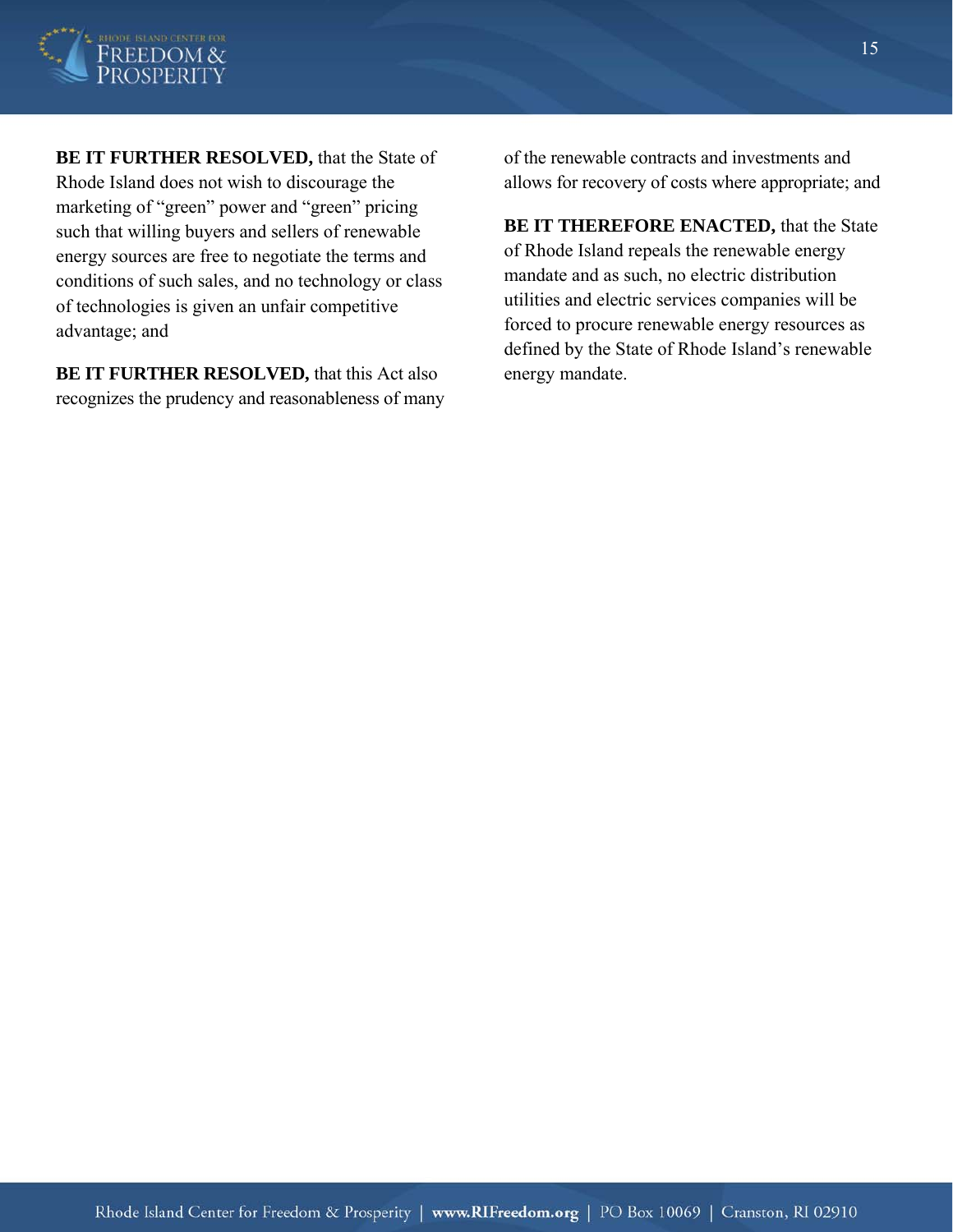

 $\overline{a}$ 

- <sup>1</sup> RI Center for Freedom & Prosperity, "Report Card on Rhode Island Competitiveness," on which Rhode Island receives a D+ for energy issues overall. <www.rifreedom.org/2013/03/second-year-report-card-lack-of-boldaction-lack-of-improvement/>
- <sup>2</sup> Sloan, Kelly. "Bad Bargain: How Renewable Energy Mandates Pick Your Pocket." Centennial Institute. 2013. <www.ccu.edu/uploadedFiles/Pages/Centennial\_Institute/Policy%20Brief%20No.%202013-3.pdf>
- <sup>3</sup> "Levelized Cost of New Generation Resources in the Annual Energy Outlook 2013." U.S. Energy Information Administration. January 2013. <www.eia.gov/forecasts/aeo/electricity\_generation.cfm >
- 4 Vartabedian, Ralph. "Rise in renewable energy will require more use of fossil fuels." *Los Angeles Times.* December 9, 2012. < articles.latimes.com/2012/dec/09/local/la-me-unreliable-power-20121210>
- 5 Smith, Grant. "U.S. to Be Top Oil Producer by 2015 on Shale, IEA Says." *Bloomberg*. November 12, 2013. http://www.bloomberg.com/news/2013-11-12/u-s-nears-energy-independence-by-2035-on-shale-boom-ieasays.html
- <sup>6</sup> Ibid at note 3.
- 7 Green, Kenneth P. "The Myth of Green Energy Jobs: The European Experience." *American Enterprise Institute Energy and Environment Outlook.* February 2011. < www.aei.org/article/energy-and-the-environment/the-mythof-green-energy-jobs-the-european-experience>
- $8$  De Gouw, J.A., D. D. Parrish, G.J.Frost, and M. Trainer. "Reduced Emissions of CO<sub>2</sub>, NOx and SO<sub>2</sub> from U.S. Power Plants Due to the Switch from Coal to Natural Gas with Combined Cycle Technology." *Earth's Future.* < onlinelibrary.wiley.com/doi/10.1002/2014EF000196/abstract>
- 9 Galbraith, Kate. "Study Warns of 'Energy Sprawl'." *The New York Times*. August 26, 2009. <green.blogs.nytimes.com/2009/08/26/study-warns-of-energy-sprawl/?\_r=0>
- 10 Wood, Daniel B. "Green power may ruin pristine land in California." *The Christian Science Monitor*. April 24, 2007. <www.csmonitor.com/2007/0424/p02s01-wogi.html>
- <sup>11</sup> Irfan, Umair. "Bats and Birds Face Serious Threats From Growth of Wind Energy." *The New York Times*. August 8, 2011. < www.nytimes.com/cwire/2011/08/08/08climatewire-bats-and-birds-face-serious-threats-from-gro-10511.html?pagewanted=all>
- <sup>12</sup> Hollingsworth, Barbara. "Climate Scientist: 73 UN Climate Models Wrong, No Global Warming in 17 Years." *CNS News.* September 30, 2013. < www.cnsnews.com/news/article/barbara-hollingsworth/climate-scientist-73 un-climate-models-wrong-no-global-warming-17>
- <sup>13</sup> "Rhode Island Incentives/policies for Renewables." Database of State Incentives for Renewables & Efficiency. July 27, 2012. <www.dsireusa.org/incentives/incentive.cfm?Incentive\_Code=RI08R&re=0&ee=0>
- <sup>14</sup> Rhode Island General Laws, Title 39: Public Utilities and Carriers, Chapter26: Renewable Energy Standard, Section 1: Legislative findings <webserver.rilin.state.ri.us/Statutes/TITLE39/39-26/INDEX.HTM )>
- <sup>15</sup> "Rhode Island Renewable Energy Standard: Annual RES Compliance Report for Compliance Year 2011." Rhode Island Public Utilities Commission. January 2013. p 7. <www.ripuc.ri.gov/utilityinfo/PUC-RES-AnnualReport2011.pdf >
- <sup>16</sup> Ibid at note 14, Section 5: Renewable energy resources
- <sup>17</sup> Ibid, Section 2: Definitions
- <sup>18</sup> Ibid, Section 4: Renewable energy standard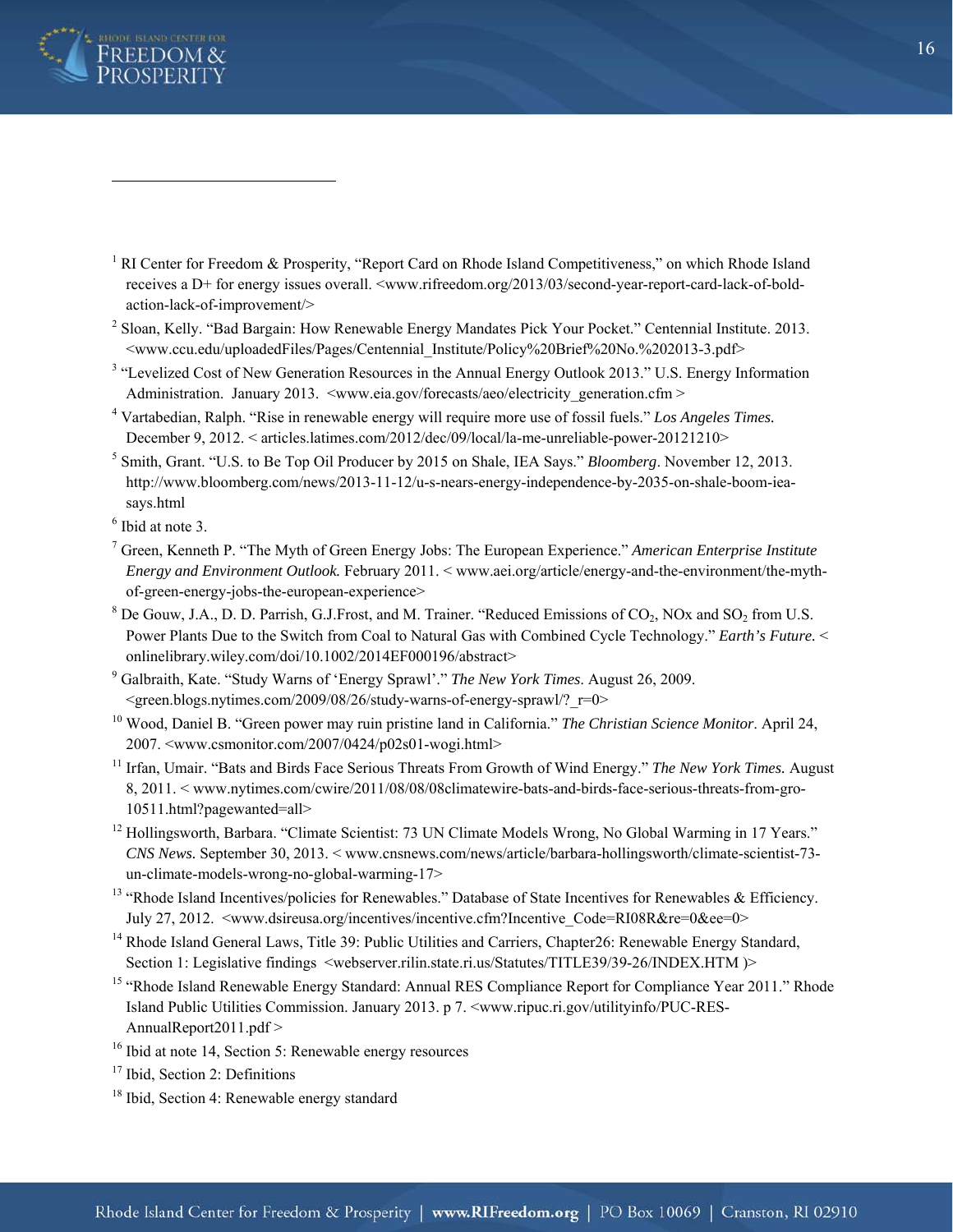

- $19$  Ibid at note 17
- $20$  Ibid

 $\overline{a}$ 

- $21$  Ibid
- $22$  Ibid at note 14, Section 6: Duties of the commission
- $23$  Ibid
- $24$  Ibid at note 15, p 12
- $25$  Ibid, pp.  $10-12$
- $26$  Ibid, p. 6
- $27$  Ibid, p. 5
- $28$  Ibid, p. 5
- $29$  Ibid, pp. 5 and 12
- 30 Ibid, p. 22
- <sup>31</sup> "How Less Became More: Wind, Power and Unintended Consequences in the Colorado Energy Market." Bentek Energy. April 16, 2010. <www.bentekenergy.com/documents/bentek\_how\_less\_became\_more\_100420-319.pdf >
- <sup>32</sup> Detailed information about the STAMP<sup>®</sup> model can be found at
- <www.beaconhill.org/STAMP\_Web\_Brochure/STAMP\_HowSTAMPworks.html>
- 33 RI Utilities Commission, "Report for Compliance", 14.
- 34 Katz, Justin. "Rhode Island Employment Snapshot, November 2013: Tied for Last." *RIFreedom.org.* December 20, 2013. <www.rifreedom.org/2013/12/rhode-island-employment-snapshot-november-2013-tied-for-last/>
- <sup>35</sup> For information about Oracle Crystal Ball, see: <www.oracle.com/us/products/applications/crystalball/overview/index.html>
- 36 Ibid at note 3.
- 37 "Annual Energy Outlook 2008." U.S. Energy Information Administration. June 2008. < www.eia.gov/oiaf/archive/aeo08/index.html>
- <sup>38</sup> "Issues in Focus." Energy Information Administration. April 2013. <www.eia.gov/forecasts/aeo/IF\_all.cfm>
- <sup>39</sup> "Consumer Price Index." U.S. Bureau of Labor Statistics. <www.bls.gov/cpi/>
- <sup>40</sup> "Regional Economic Accounts." Bureau of Economic Analysis. <www.bea.gov/regional/index.htm>
- <sup>41</sup> "Electricity." U.S. Energy Information Administration. <www.eia.gov/electricity/data.cfm>
- <sup>42</sup> "State Electricity Profiles." U.S. Energy Information Administration. 1994, 1998, and 2003. <www.eia.gov/electricity/state/>
- 43 "Supplement Tables to the Annual Energy Outlook 2003: Table 892. Renewable Energy Generation by Fuel, Northeast Power Coordinating Council/New England." U.S. Energy Information Administration. July 21, 2003. <www.eia.gov/oiaf/archive/aeo03/supplement/suptab\_82.htm>
- <sup>44</sup> Ibid at note 15.
- 45 Korchinski, William J., and Julian Morris. "The Limits of Wind Power." Reason Foundation. October 4, 2012. <reason.org/studies/show/the-limits-of-wind-power>